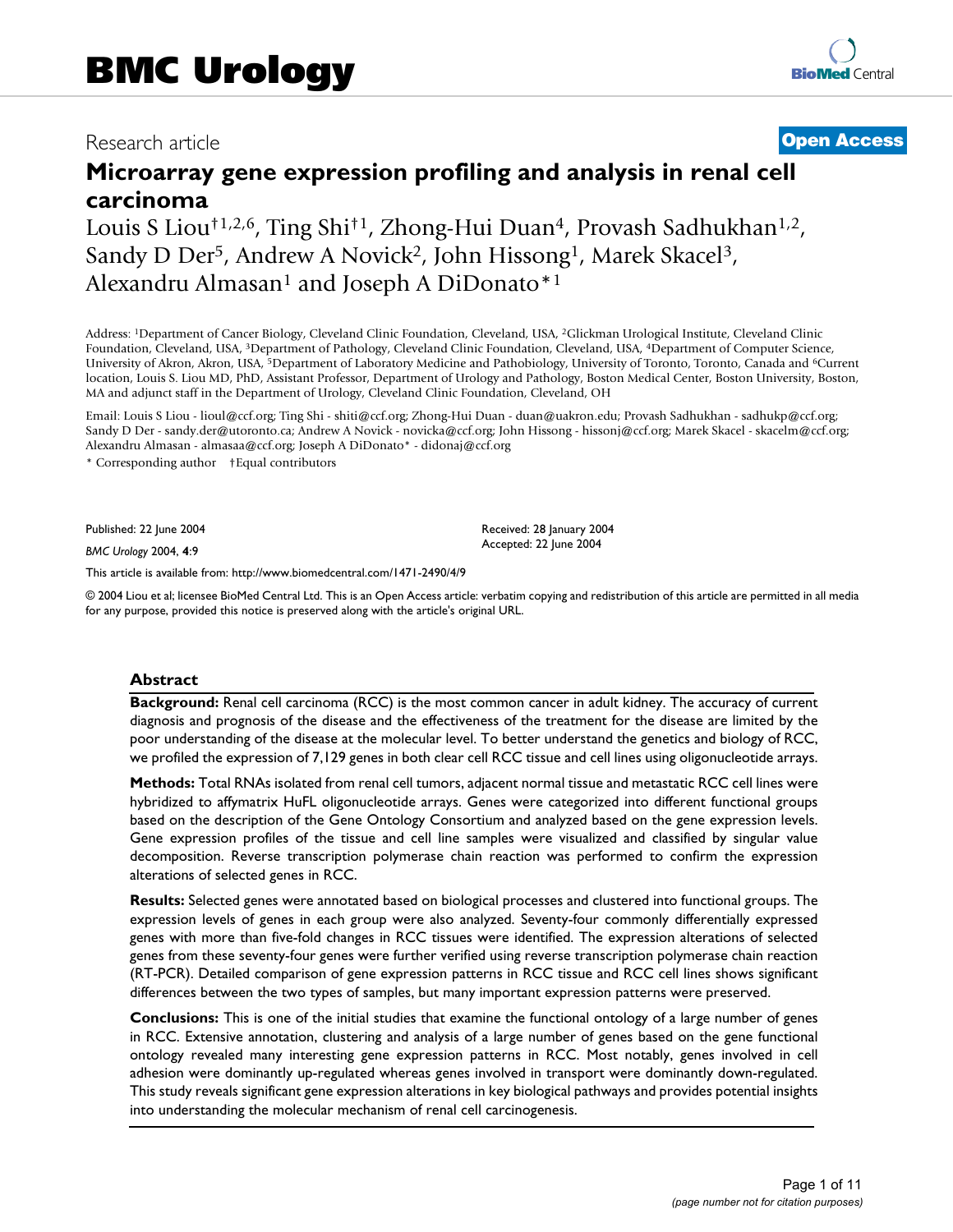# **Background**

Renal cell carcinoma (RCC) accounts for 3% of all malignancies with about 30,000 new cases and 12,000 deaths each year in the United States. RCC is the most common cancer in adult kidney and the most lethal cancer of the urinary system. The incidence of RCC has been increasing at a rate of 3% per year in the United States and Europe. Histopathologically, RCC is a heterogeneous disease. The five distinct types of RCC include clear cell (70–80%), papillary (15–20%), chromophobe (4–5%), collecting duct  $(\langle 1\% \rangle)$  and medullary cell  $(\langle 1\% \rangle)$  [1]. The most common RCC, clear cell RCC, is believed to originate from the proximal tubule epithelium. It is mostly sporadic, unilateral, and unifocal [2]. The main genetic alterations of clear cell RCC have been identified to be chromosome 3 alterations and Von Hippel-Landau gene mutations [2].

The diagnosis of RCC is often confirmed by imaging studies such as computed tomography and X-ray, but the possible existence of benign renal tumors can be a serious challenge to the diagnosis. Previous studies have shown that RCC is one of the most therapy-resistant cancers. It responds very poorly or not at all to chemotherapy, hormonal therapy and radiation therapy [2,3]. Even for the immunotherapy, the response rate is only 10–15% and mostly the response is partial [2]. Surgery thus remains to be the main method of treatment for RCC although it is effective only in about 70% of early-stage and localized RCC [2,4]. The prognosis of RCC is mainly based on the clinical stage and pathological grade of the disease. A review of the Cleveland Clinic Foundation's nephrectomy database with a 10-year follow-up revealed that the size and stage of tumor had the best prognostic value whereas the surgical margin width was not significant [5,6]. This suggests that patients' outcomes with surgery are primarily dependent on tumor biology. Therefore, the advances in our understanding of the genetics and biology of RCC are essential to improve the current diagnosis, treatment and prognosis of RCC.

The emergence of DNA microarray technology made it possible to investigate the expression of thousands of genes simultaneously [7-13]. The large-scale analysis of the gene expression levels can provide insights into the underlying molecular mechanism of RCC and possibly lead to the finding of molecular tumor markers that can potentially be used for more accurate diagnosis, prognosis and possibly can serve as drug targets for effective therapies. Recently, microarray gene expression profiling has been performed to identify gene expression patterns for many solid and hematological malignancies such as colon cancer, breast cancer, prostate cancer, leukemia, and lymphoma [14-20]. Molecular profiling of RCC using cDNA microarrays has also been reported [21-26]. Using a 31,500-element cDNA array, Boer et al. identified 1,738

differentially expressed genes in clear cell RCC. Three hundred and twenty-one of them were annotated for biological processes [22]. Takahashi et al. identified 109 differentially expressed genes in 29 clear cell RCC samples. Approximately 40 genes were then used in a simulation to verify the clinical outcomes of 29 patients. The accuracy of the prediction was reported to exceed that of prediction based on staging [23]. Young et al. analyzed the gene expression patterns of 7075 genes for four types of RCC including clear cell RCC and identified 189 differentially expressed genes among the four different types [24]. More recently, Higgins et al. compared the gene expression profiles of diverse histological types including clear cell, papillary and chromophobe RCC. One thousand five hundred and fifty differentially expressed genes were identified [26].

To better understand the genetics and biology of clear cell RCC, we profiled the expression of 7129 genes in two pooled RCC tissue samples, two patient-matched normal tissues and two pooled RCC cell lines using oligonucleotide arrays. The gene expression profiles were analyzed and visualized using singular value decomposition analysis. A subset of differentially expressed genes identified in this study is common to those discovered previously. Based on biological process ontology, selected genes were annotated and clustered extensively. The analysis of the expression profiles of genes in the annotated functional groups provides insights into biological pathways of RCC. Moreover, comparison of expression patterns in RCC tissue samples and RCC cell lines reveals significant differences between the two types of samples.

# **Methods**

# *Tissue samples and RCC cell lines*

Six clear cell RCC tissue samples (four of them were Fuhrman grade 3, one Fuhrman grade 2, one Fuhrman grade 1) along with six corresponding patient-matched normal kidney tissue samples were obtained from patients undergoing partial or radical nephrectomy at the Cleveland Clinic Foundation. Institutional review board approval and informed consent from patients were obtained and tissue samples were frozen and stored at -80°C immediately after surgery. All the RCC tumors were at the early stages of development (five at stage 1 and one at stage 2). The ages of patients were around sixty years old. Five patients were white male and one was white female. Metastatic RCC cell lines, RCC13 and RCC54 [27] were obtained from Memorial Sloan-Kettering Cancer Center.

# *RNA extraction and microarray experiments*

For microarray experiments, six pairs of RCC tissues and patient-matched normal kidney tissues (total of twelve frozen tissue samples) were mechanically disrupted in Tri-Zol reagent (Life Technologies, Inc.) using a PowerGen 35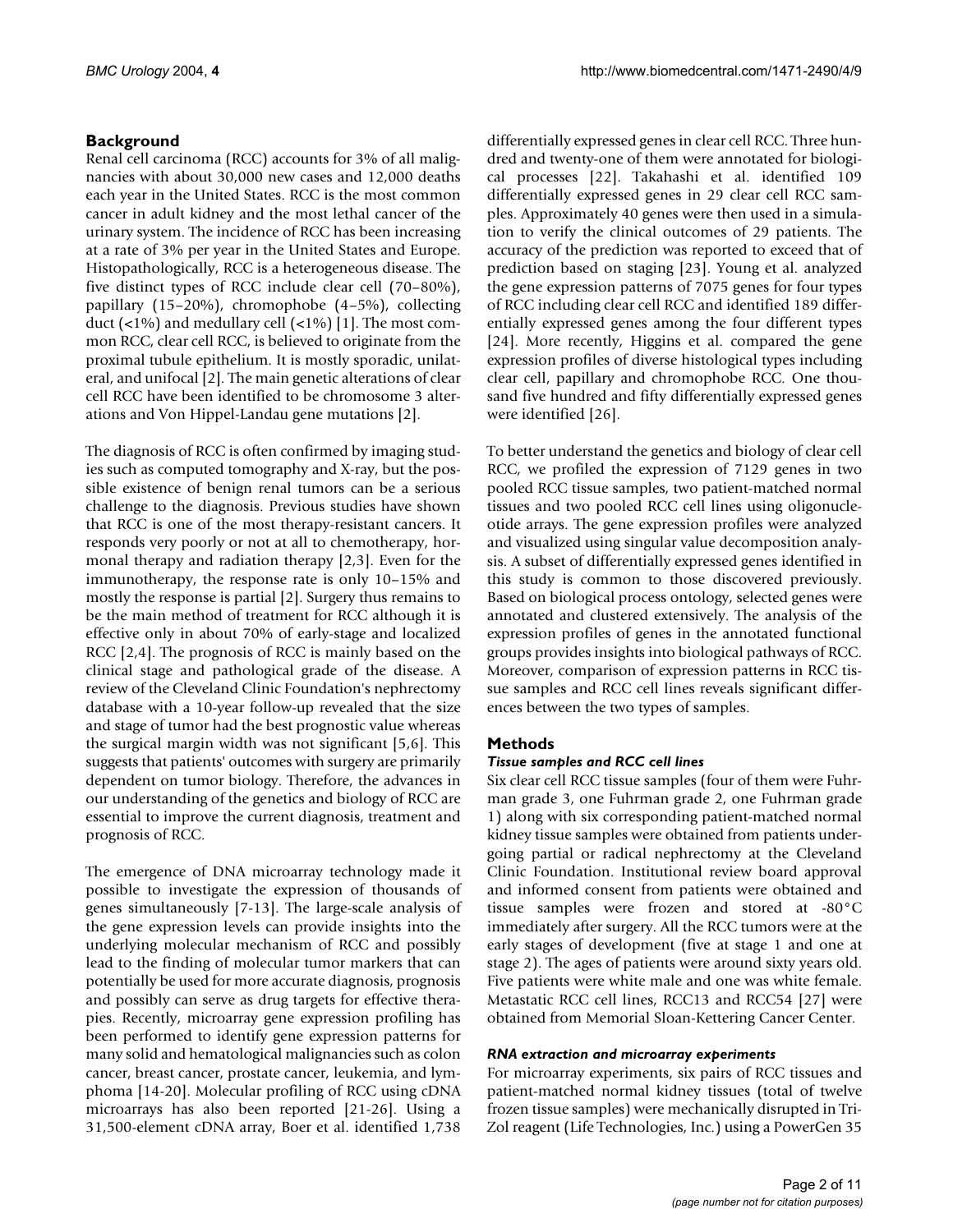tissue homogenizer (Fisher Scientific) and total RNA was immediately isolated from each tissue sample following the manufacturer's procedures (Invitrogen, Carlsbad, CA). Six RCC tissue samples were divided into two groups with three RCC tissue samples in each group. One group includes two Fuhrman grade 3 RCC tissue samples and one Fuhrman grade 1 RCC tissue sample. The other group includes two Fuhrman grade 3 RCC tissue samples and one Fuhrman grade 1 RCC tissue sample. Six corresponding patient-matched normal samples were divided into two groups accordingly. A total of four groups of tissue samples were thus generated, two RCC tissue groups and two normal kidney tissue groups. For each group, 10 µg of total RNA from each tissue sample were pooled. Four pooled total RNA samples from tissues were thus generated. Also, one pooled total RNA sample was generated by pooling 10 µg of total RNA isolated from each of the two RCC cell lines. Double-stranded cDNAs were synthesized from 10 µg of each total RNA sample using SuperScript Choice double-stranded cDNA synthesis kit from Invitrogen following the manufacturer's protocol. cDNAs were purified by phenol/chloroform extraction and ethanol precipitation. Biotin-labeled cRNAs were synthesized by an *in vitro* transcription reaction using the BioArray HighYield RNA Transcript Labeling Kit (Enzo Diagnostics, Farmingdale, NY). cRNAs were purified from the *in vitro* transcription reaction using RNeasy Mini kit (Qiagen, Valencia, CA). The fragmentation of biotin-labeled cRNAs and hybridization of the fragments to HuFL Oligonucleotide Arrays (Affymetrix, Santa Clara, CA) were performed following the manufacturer's protocol. The Oligonucleotide Arrays were washed and stained according to the Affymetrix protocol Midi-3 Euk2v3, and scanned using a Hewlett-Parkard GeneArray scanner (Hewlett-Parkard, Palo Alto, CA) with a 570 nM filter and a pixel size of 3 µM. For RT-PCR experiments, total RNAs were isolated from eight additional pairs of RCC tissues and patientmatched normal kidney tissues using the same methods described above.

# *Data preprocessing*

Raw data were acquired using Microsuite 5.1 software of Affymetrix and normalized following a standard practice of scaling the average of all gene signal intensities to a common arbitrary value. The 7,129 genes were preprocessed to eliminate the genes whose signal intensities were not significantly different from their background levels and thus labeled as "Absent" by MicroSuite 5.1. After elimination, 3,145 genes remained for further analysis.

# *Functional clustering analysis*

To analyze the expression profiles of genes in different biological functional groups, 1340 of the 3145 selected genes were annotated for biological process using the software GeneSpring from Silicon Genetics. The ontology is

based on the description of the Gene Ontology Consortium [28]. The annotated genes were then categorized into functional groups and analyzed based on the gene expression levels.

# *RT-PCR*

cDNA was synthesized by reverse transcription of 2.5 µg total RNA using oligo $(dT)_{12-18}$  and SuperScript II RNA Hreverse transcriptase (Invitrogen). Using the same cDNA preparation as template, DNA fragments of SLC6A3, BIGH3 and vWF were amplified by 35 PCR cycles using Taq polymerase (Invitrogen). Normalization was made using  $\alpha$ -tubulin. Primers used for the PCR amplifications are as follows:

SLC6A3, sense: 5'-CACCGTGCGTGCCACATCAATAAC-3',

antisense: 5'-CTCCCACCGAGCATTACACT-3';

BIGH3, sense: 5'-CACCCCGCACCATAATGAGATGTG-3',

antisense: 5'-GGCTGGATTGCTTGATTCAT-3';

vWF, sense: 5'-GTGACGGTGAATGGGAGACTGG-3',

antisense: 5'-GTCATTGGCTCCGTTCTCATCAC-3';

α-tubulin, sense: 5'-CTGCCATTGCCACCATCAAAACCAA-3',

antisense: 5'-ATTCAGGGAGCATGACATGCAGCAG-3'.

The PCR products were separated on 2% agrose gels, stained with ethidium bromide and visualized using the Flouro-Chem imaging system (Alpha InnoTech Cooperation).

# *Singular value decomposition*

Singular value decomposition is a very powerful method to analyze and compare the subspaces associated with a matrix. It has been widely used in data compression and visualization [29]. Recently there have been many applications of SVD to analyze microarray gene expression data [30-34]. Following the notation of van Loan [29], the SVD of a real m-by-n (m≥n) matrix A can be written as:

 $A = U\Sigma V^{T}$ ,

where U =  $[u_1, u_2, ..., u_n]$ ∈ R<sup>mxn</sup> and V =  $[v_1, v_2, ..., v_n]$ ∈ R<sup>nxn</sup> are orthogonal matrices and  $\Sigma = diag(\sigma_1, ..., \sigma_n) \in \mathbb{R}^{n \times n}$  is a diagonal matrix and  $\sigma_1 \geq ... \geq \sigma_r \geq \sigma_{r+1} = ... = \sigma_n = 0$ . The vectors  $u_i$  and  $v_i$  are the ith left and right singular vectors respectively,  $\sigma_i$  are the singular values of A, and r is called the rank of A. Based on the structure of the decomposition, the SVD expansion can be readily obtained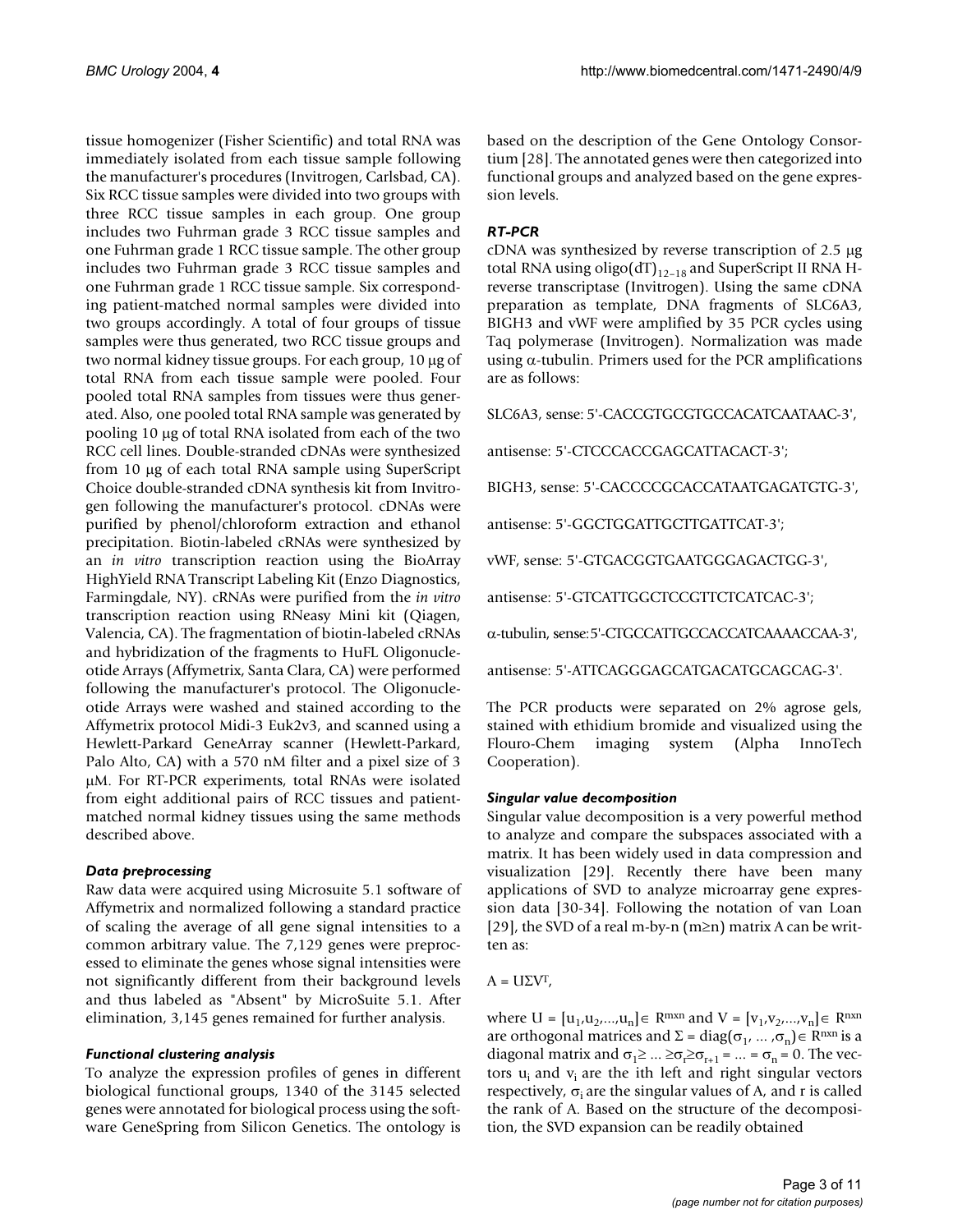$$
A = \sum_{i=1}^r \sigma_i u_i {v_i}^T.
$$

The magnitudes of singular values indicate how close a given matrix A is to a matrix of lower rank. In gene expression data analysis, each column of A represents the expression profile of a corresponding sample and each row represents the transcriptional response of a specific gene. The singular values indicate how well a lower dimensional linear projection of the expression data can represent the original data. The projection onto a subspace spanned by the first p left/right singular vectors can be described by

$$
A_p = \sum_{i=1}^p \sigma_i {u_i {v_i}^T}.
$$

Analyzing and visualizing a resulting lower dimensional projection can provide a great insight into understanding the inherent structure of the original data. In this study, the gene expression data was projected onto a 2-D subspace spanned by the first two left singular vectors.

#### **Results** *Patterns of gene expression alterations in RCC tissue samples*

To analyze the expression profiles of genes in different biological functional groups, 1340 of the 3145 selected genes were annotated for their biological processes. The gene ontology tree that describes the biological process is shown in Figure [1.](#page-4-0) The 1340 annotated genes were associated with 72 nodes within the ontology. As shown in Figure [1,](#page-4-0) there are three numerical numbers following the name of each category node. The first integer represents the number of genes associated with the category. The first percent number stands for the percentage of genes in the category that are at least two-fold up-regulated in average. The second number is the percentage of down-regulated genes. Notably, 16% of the total 1340 genes are up-regulated while only 9% of them are down-regulated. The majority (75%) of the genes are not differentially expressed. The biological process ontology includes two major categories: cell communication and signal transduction. Higher percentages of genes in signal transduction are up-regulated compared with that for cell communication. In many functional groups such as cell adhesion, cell motility, proliferation, stress response, Gprotein signaling, Ca++ dependent receptor signaling, integrin receptor signaling, transduction, viral life cycle, and pathogenesis, a majority of the differentially expressed genes are up-regulated. This suggests that these gene categories are in the up-regulated pathways and likely play significant roles in carcinogenesis. On the other hand, only very few categories such as biogenesis, gamma

aminobutyric acid signaling, nitric oxide mediated signal transduction, and respiration appear to be in the downregulated pathways. More notably, significant numbers of genes in metabolism and transport are down-regulated, although some important genes in these two groups, such as manganese superoxide dismutase, are up-regulated and its over-expression at protein level is also observed [35]. These interesting expression patterns reflection on ontology suggest important functional gene regulation pathways and also reveal variations in the gene expression levels even within a functional group such as metabolism.

Based on expression levels, 74 differentially expressed genes with at least 5-fold change in expression level in both pooled RCC tissue samples were identified and are shown in Tables [1](#page-5-0) and [2](#page-5-1). Many of the gene expression patterns revealed in the tables are consistent with those in Figure [1](#page-4-0), although more genes are down-regulated than up-regulated when at least 5-fold change was used as a selection criterion. Table [1](#page-5-0) describes the 32 up-regulated genes in RCC. The over-expression of 19 of them was reported in the literature [22-24,26]. The expression alteration of 3 of them, dopamine transporter (SLC6A3), transforming growth factor-beta induced gene product (BIGH3) and von Willebrand factor (vWF), were verified here by RT-PCR. The results are shown in Figure 2. The transcript levels of SLC6A3 and vWF were remarkably higher in nearly all the RCC tissues than in the normal tissues. The transcript levels of BIGH3 were also significantly higher in almost all the RCC tissues examined. Table [2](#page-5-1) describes 42 down-regulated genes, of which 29 were reported previously [22-24,26]. This group of highly differentially expressed genes may be useful as molecular tumor markers that can potentially be used for more accurate diagnosis, prognosis and possibly can serve as drug targets for effective therapies.

#### *Patterns of gene expression alterations in RCC cell line*

We also performed a microarray experiment using total RNA from RCC cell lines in parallel with those using total RNA from tissue samples. The average gene expression level of normal tissue samples was used as the normal reference. The same data preprocessing and analysis as described above was performed. The ontology tree of 75 nodes together with the statistics of the 1383 selected genes was generated (Ontology tree not shown). Table [3](#page-6-0) compares the numbers of the differentially expressed genes in the RCC cell lines and RCC tissues. It is clear that a much higher percentage of genes in the RCC cell lines are differentially expressed than that in the RCC tissue samples. This finding suggests that the gene expression profile in RCC cell lines is significantly different from that in RCC tissue. Interestingly, two of the up-regulated genes in the RCC cell lines, myosin heavy chain 11 and calponin 1 were also reported to be among the 17 signature genes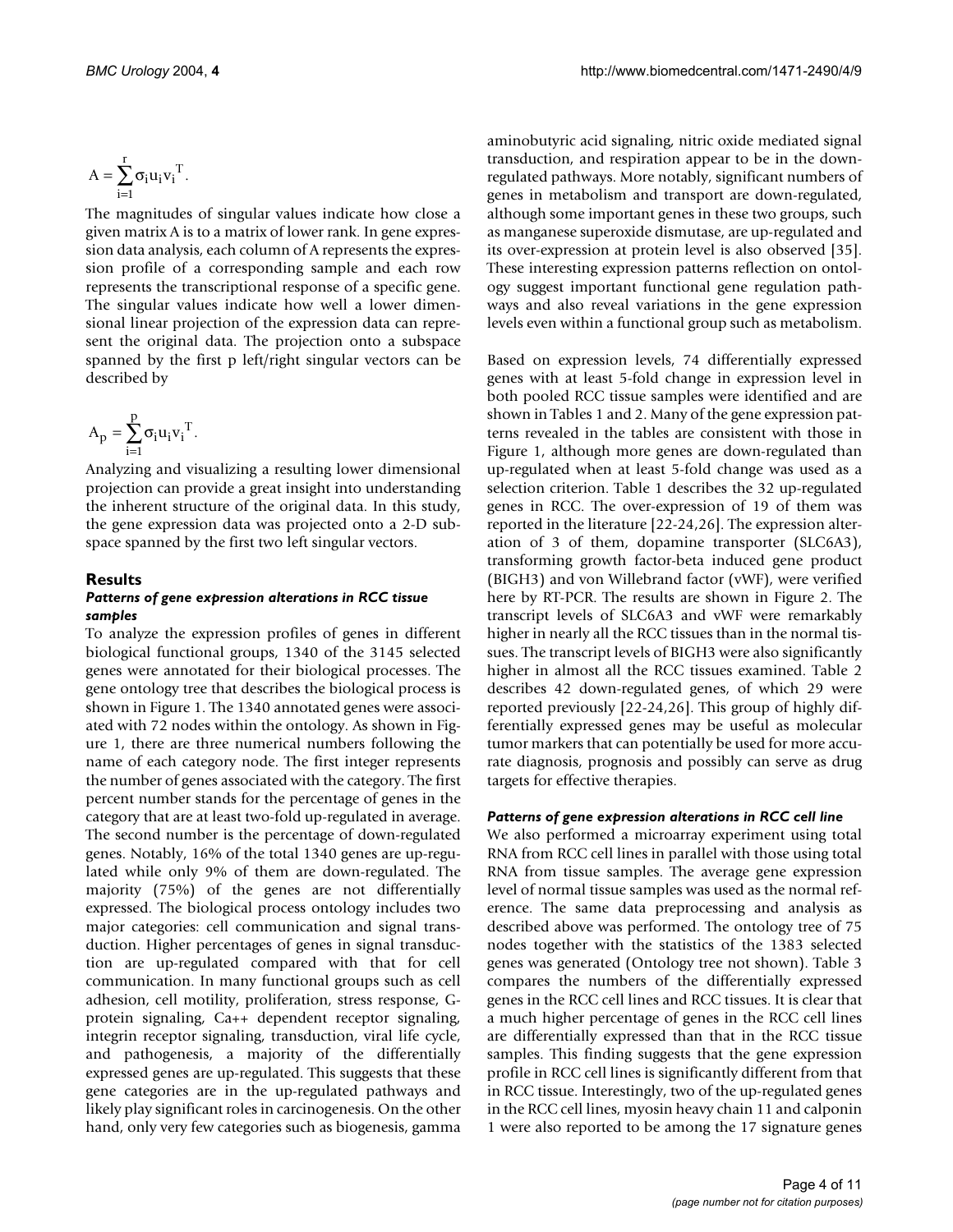<span id="page-4-0"></span>

#### **Figure 1**

Biological process ontology tree of 1,340 genes associated with RCC tissues. The first integer following the name of each functional group represents the number of genes associated with the group. The first percent number stands for the percentage of genes in the group that are at least two-fold up regulated in average. The second number is the percentage of down-regulated genes.

associated with metastasis in primary solid tumors of lung, breast, prostate, colorectal, uterus and ovary [20]. The over-expression of the two genes in RCC tissues was not observed. Despite the significant difference between the expression profiles of the RCC cell lines and RCC tissue samples, many important patterns were preserved. Thirty-nine out of the 42 at least 5-fold down-regulated genes in the RCC tissue samples are also found to be at least 5-fold under-expressed in the RCC cell lines while 21 of the 32 at least 5-fold up-regulated genes in the RCC tissue samples were also found to be at least 5-fold overexpressed in the RCC cell lines.

#### *Singular value decomposition analysis*

To visualize and classify the gene expression profiles of the tissue and cell line samples, the expression matrix of the five pooled samples was analyzed. Based on the 3145 selected genes, the data were was decomposed using singular value decomposition (SVD). The resulting singular values {0.588, 0.176, 0.128, 0.0656, 0.0428} form a spectrum. It is clear from the magnitude of the values that the first two singular vectors account for more than 76% of the total variance in the expression data. The projections of the five expression profiles onto the first two singular vectors are displayed in Figure [3.](#page-7-0) The gene expression profiles of the two normal tissue sample clustered together. The difference between the two normal profiles reflects the variations among different patients. The gene expression profiles of the two RCC tissue samples were clustered into a distinct group. More notably, the profile of the RCC cell lines is well separated from the tissue groups, indicating that the cell line gene expression profile is very different from the profiles of either normal kidney or RCC tissue samples.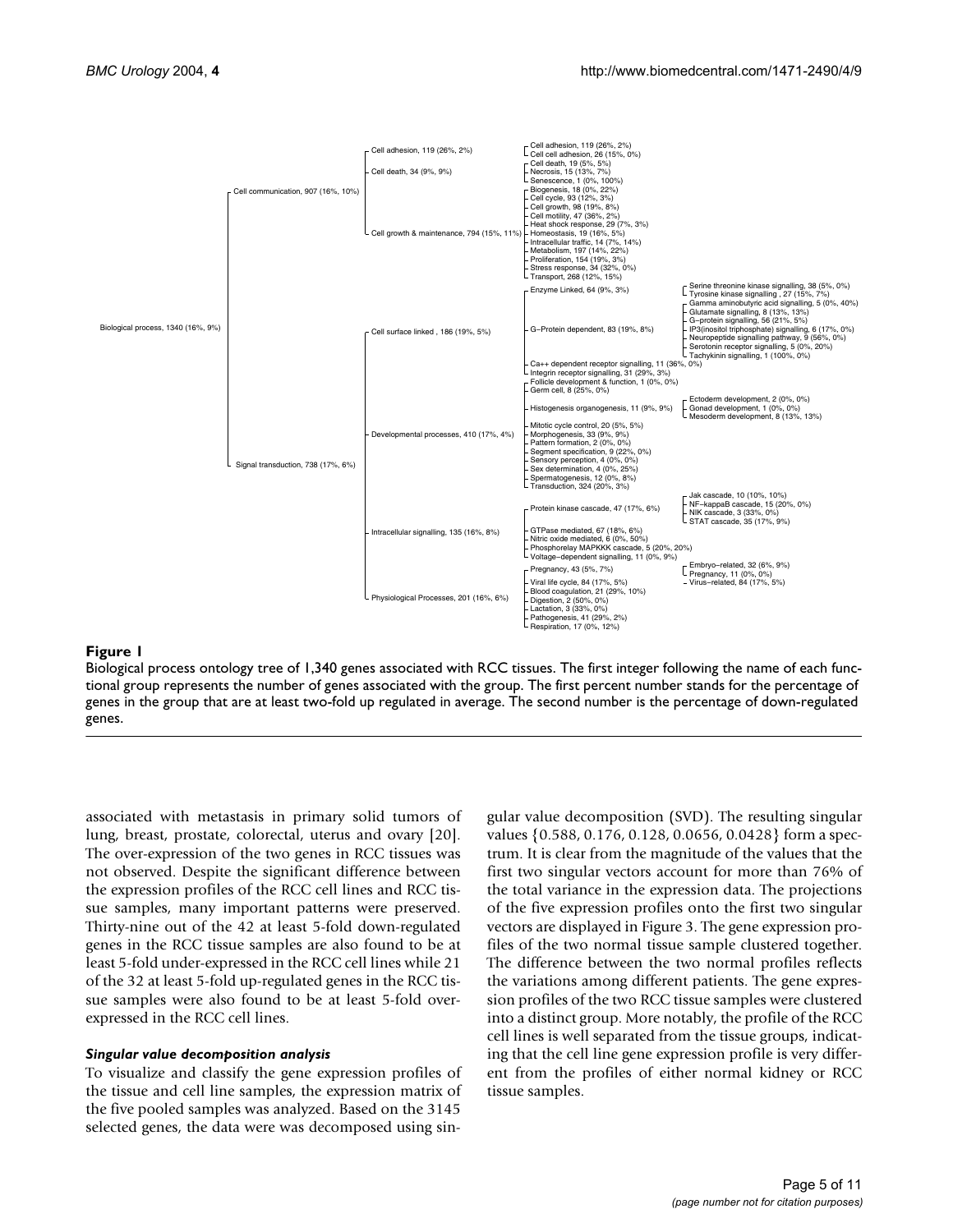| Accession number | Gene name*                                                                    | Avg. fold-change |
|------------------|-------------------------------------------------------------------------------|------------------|
| M95167           | Dopamine transporter (SLC6A3)                                                 | 55.6             |
| HG3044-HT3742    | Fibronectin $I$ <sup>1,2,4</sup>                                              | 44.2             |
| U29195           | Neuronal pentraxin II (NPTX2)                                                 | 38.6             |
| X51441           | Serum amyloid A (SAA) (_s_at) <sup>1</sup>                                    | 37.4             |
| 03474            | Serum amyloid A (SAA) <sup>1</sup>                                            | 34.4             |
| U90546           | Butyrophilin (BTF4)                                                           | 32.5             |
| X51441           | Serum amyloid A (SAA) (_at) <sup>1</sup>                                      | 29.2             |
| M77349           | Transforming growth factor-beta induced gene product (BIGH3) <sup>1,3,4</sup> | 28.4             |
| X51956           | Enolase2 (ENO2) <sup>2,4</sup>                                                | 26.2             |
| U10485           | Lymphoid-restricted membrane protein ( awl)                                   | 25.9             |
| D88667           | Cerebroside sulfotransferase                                                  | 21.3             |
| U17077           | BENE <sup>4</sup>                                                             | 17.3             |
| M10321           | von Willebrand factor (vWF) <sup>1,2,3</sup>                                  | 15.5             |
| U45878           | Inhibitor of apoptosis protein I                                              | 14.4             |
| X06256           | Fibronectin receptor alpha subunit <sup>1</sup>                               | 12.8             |
| L27624           | Tissue factor pathway inhibitor-2                                             | 12.1             |
| M20902           | Apolipoprotein C-I (VLDL) <sup>1,2,4</sup>                                    | 12.0             |
| M24766           | Alpha-2 collagen type IV (COL4A2) <sup>1,4</sup>                              | 11.8             |
| X90908           | $I-I5P$ ( $I-BABP$ )                                                          | 11.7             |
| M15796           | Cyclin <sup>4</sup>                                                           | 11.5             |
| U52101           | <b>YMP</b>                                                                    | 11.4             |
| X66839           | MaTu MN for p54/58N                                                           | 10.7             |
| M35878           | Insulin-like growth factor-binding protein-3 <sup>1,2,4</sup>                 | 10.0             |
| U24577           | LDL-phospholipase A2                                                          | 9.4              |
| L34155           | Laminin-related protein (LamA3)                                               | 9.2              |
| M16591           | Hemopoietic cell protein-tyrosine kinase (HCK) <sup>4</sup>                   | 9.1              |
| U60644           | $HU-K44$                                                                      | 8.9              |
| X91911           | RTVP-11,4                                                                     | 8.4              |
| M94250           | Retinoic acid inducible factor (MK)                                           | 6.6              |
| X07743           | Pleckstrin (P47) <sup>4</sup>                                                 | 6.3              |
| X51405           | Carboxypeptidase E (EC 3.4.17.10)                                             | 6.0              |
| X02761           | Fibronectin   1,2,4                                                           | 5.9              |

#### <span id="page-5-0"></span>**Table 1: Commonly up-regulated genes in both RCC tissue samples**

\*Over-expression also reported in clear cell RCC by 1Boer et al., 2Takahashi et al., 3Young et al., and/or 4Higgins et al.

#### <span id="page-5-1"></span>**Table 2: Commonly down-regulated genes in both RCC tissue samples**

| Accession number    | Gene name*                                                   | Avg. fold change |
|---------------------|--------------------------------------------------------------|------------------|
| M10050              | Liver fatty acid binding protein (FABPI) <sup>2</sup>        | 118.8            |
| M11437              | Kininogen (KNG) (cds2) <sup>1,2,3</sup>                      | 64.9             |
| X91220              | Na/Cl electroneutral thiazide-sensitive cotransporter        | 51.0             |
| U02388              | Cytochrome P450 4F2 (CYP4F2) <sup>3</sup>                    | 44.9             |
| M95549              | Sodium/glucose cotransporter protein <sup>1</sup>            | 43.9             |
| 105257              | Microsomal dipeptidase (MDP) <sup>1</sup>                    | 42.0             |
| L13258              | Renal Na/Pi-cotransporter <sup>1</sup>                       | 36.1             |
| M29874              | Cytochrome P450-IIB (hIIBI)                                  | 26.7             |
| M11437              | Kininogen (KNG) (cds1) 1,2,3                                 | 23.3             |
| X53961              | Lactoferrin (LTF)                                            | 23.0             |
| U17418              | Parathyroid hormone-related peptide receptor <sup>1</sup>    | 21.1             |
| D31628              | 4-hydroxyphenylpyruvic acid dioxygenase (HPD) <sup>1,3</sup> | 15.6             |
| D12620              | Cytochrome P-450LTBV                                         | 13.9             |
| M31153              | Steroid 17-alpha-hydroxylase                                 | 13.5             |
| M13149              | Histidine-rich glycoprotein <sup>1</sup>                     | 13.4             |
| HG2841-HT2969       | Albumin 3                                                    | 12.9             |
| M34276              | Plasminogen <sup>1,2,4</sup>                                 | 12.5             |
| M <sub>2</sub> 1642 | Antithrombin III (ATIII) Utah gene <sup>4</sup>              | 11.9             |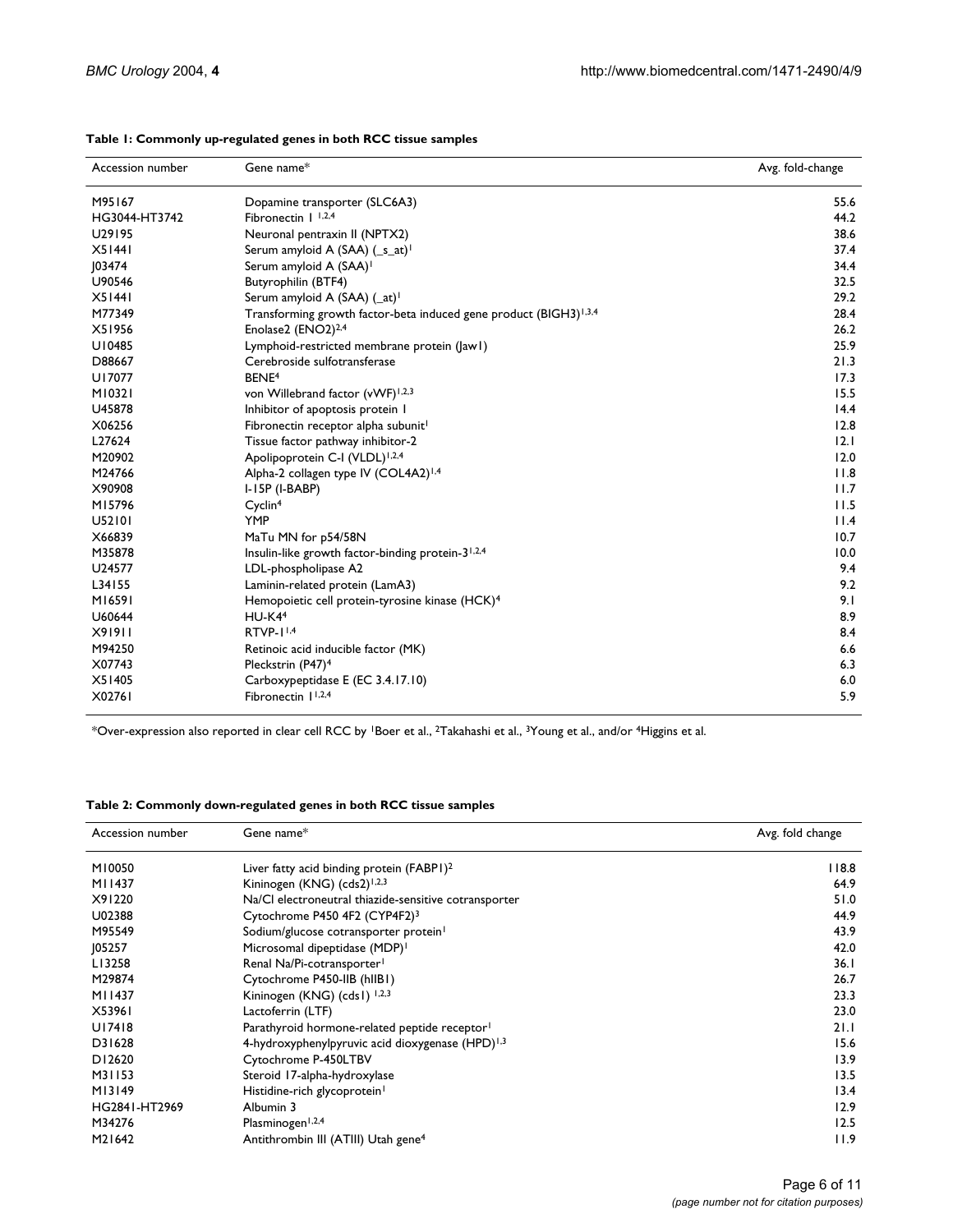| 103258        | Vitamin D receptor                                                            | 11.0 |
|---------------|-------------------------------------------------------------------------------|------|
| LI2760        | Phosphoenolpyruvate carboxykinase (PCK1) <sup>1,2,4</sup>                     | 10.9 |
| X92720        | Phosphoenolpyruvate carboxykinase (PCK1) <sup>1,2,4</sup>                     | 10.9 |
| U95090        | Chromosome 19 cosmid F1954                                                    | 10.5 |
| 103910        | Metallothionein-IG (MT1G) <sup>2,4</sup>                                      | 10.3 |
| U01120        | Glucose-6-phosphatase                                                         | 9.3  |
| L47726        | Phenylalanine hydroxylase (PAH) 2,3                                           | 9.2  |
| L32961        | 4-aminobutyrate aminotransferase (GABAT)                                      | 8.6  |
| M76180        | Aromatic amino acid decarboxylase                                             | 8.6  |
| X59766        | Zn-alpha2-glycoprotein <sup>1,4</sup>                                         | 8.5  |
| U21931        | Fructose-1,6-biphosphatase (FBP1) <sup>1</sup>                                | 8.4  |
| M15656        | Aldolase B (ALDOB) <sup>1,2</sup>                                             | 8.3  |
| Y07755        | S100A2, exon 1, 2 and $31$                                                    | 7.8  |
| U27333        | Alpha (1,3) fucosyltransferase (FUT6)                                         | 7.7  |
| X63359        | UDP glucuronosyltransferase <sup>1</sup>                                      | 7.6  |
| X01630        | Argininosuccinate synthetase <sup>1,2,3,4</sup>                               | 7.5  |
| M24902        | Prostatic acid phosphatase                                                    | 6.8  |
| HG3286-HT3463 | Crystallin, Alpha A <sup>1</sup>                                              | 6.7  |
| X59065        | FGF, exon 3                                                                   | 6.5  |
| D78011        | Dihydropyrimidinase <sup>1,3,4</sup>                                          | 6.0  |
| L07548        | Aminoacylase-1 (ACY1) <sup>1,4</sup>                                          | 5.9  |
| L05144        | Phosphoenolpyruvate carboxykinase (PCK1) <sup>1,2,4</sup>                     | 5.7  |
| U27326        | Alpha (1,3/1,4) fucosyltransferase (FUT3)                                     | 5.7  |
| U22961        | Similar to L-glycerol-3-phosphate:NAD oxidoreductase and albumin <sup>1</sup> | 5.6  |
|               |                                                                               |      |

**Table 2: Commonly down-regulated genes in both RCC tissue samples** *(Continued)*

\*Under-expression also reported in clear cell RCC by 1Boer et al., 2Takahashi et al., 3Young et al., and/or 4Higgins et al.



#### **Figure 2**

Semi-quantitative RT-PCR of SLC6A3, BIGH3 and vWF. Total RNA was extracted from 8 pairs of RCC tissue (C) and patient-matched normal kidney tissue (N). The over-expression of SLC6A3 was seen in all 8 tissue pairs and the overexpression of BIGH3 and vWF was seen in 7 of the 8 tissue pairs (sample 1, 3, 4, 5, 6, 7, 8). Amplification of DNA fragment of  $\alpha$ -tubulin was used as quantitative control.

# **Discussion**

We analyzed the gene expression profiles of both clear cell RCC tissues and a RCC cell lines using functional clustering analysis and singular value decomposition. The expression levels of the genes in certain functional groups, such as cell adhesion and transport, were either mainly up-regulated or down-regulated, while the expression lev-

<span id="page-6-0"></span>

| Table 3: Numbers of differentially expressed genes in RCC tissues |  |
|-------------------------------------------------------------------|--|
| and RCC cell lines                                                |  |

| Fold change | RCC tissue <sup>a</sup> | RCC tissue <sup>b</sup> | <b>RCC</b> cell line |
|-------------|-------------------------|-------------------------|----------------------|
| >2          | 373                     | 660                     | 1472                 |
| >5          | 74                      | 143                     | 54 I                 |
| >10         | つろ                      |                         | 300                  |

a) commonly up-regulated/down-regulated b) based on average expression level

els of many other groups such as metabolism, do not show clear patterns. Interestingly, all of the five at least 5 fold differentially expressed genes in the cell adhesion group are up-regulated in RCC (Table [1\)](#page-5-0). The five genes are laminin A3, fibronectin 1, fibronectin receptor alpha subunit, vWF, and BIGH3. This greatly altered cell adhesion expression is very likely associated with carcinogenesis, tumor invasion and metastasis. Laminin A3 is the alpha 3 chain of laminin 5, which is an adhesive glycoprotein in the extracellular matrix. The laminins mediate the attachment, migration and organization of cells into tissues by interacting with other extracellular matrix components [36]. The association of laminin A3 with carcinogenesis has been reported for other types of cancers such as lung cancer [37]. Interestingly, the expression of laminin A3 was suppressed in lung cancer in contrast with its over-expression in RCC found in this study.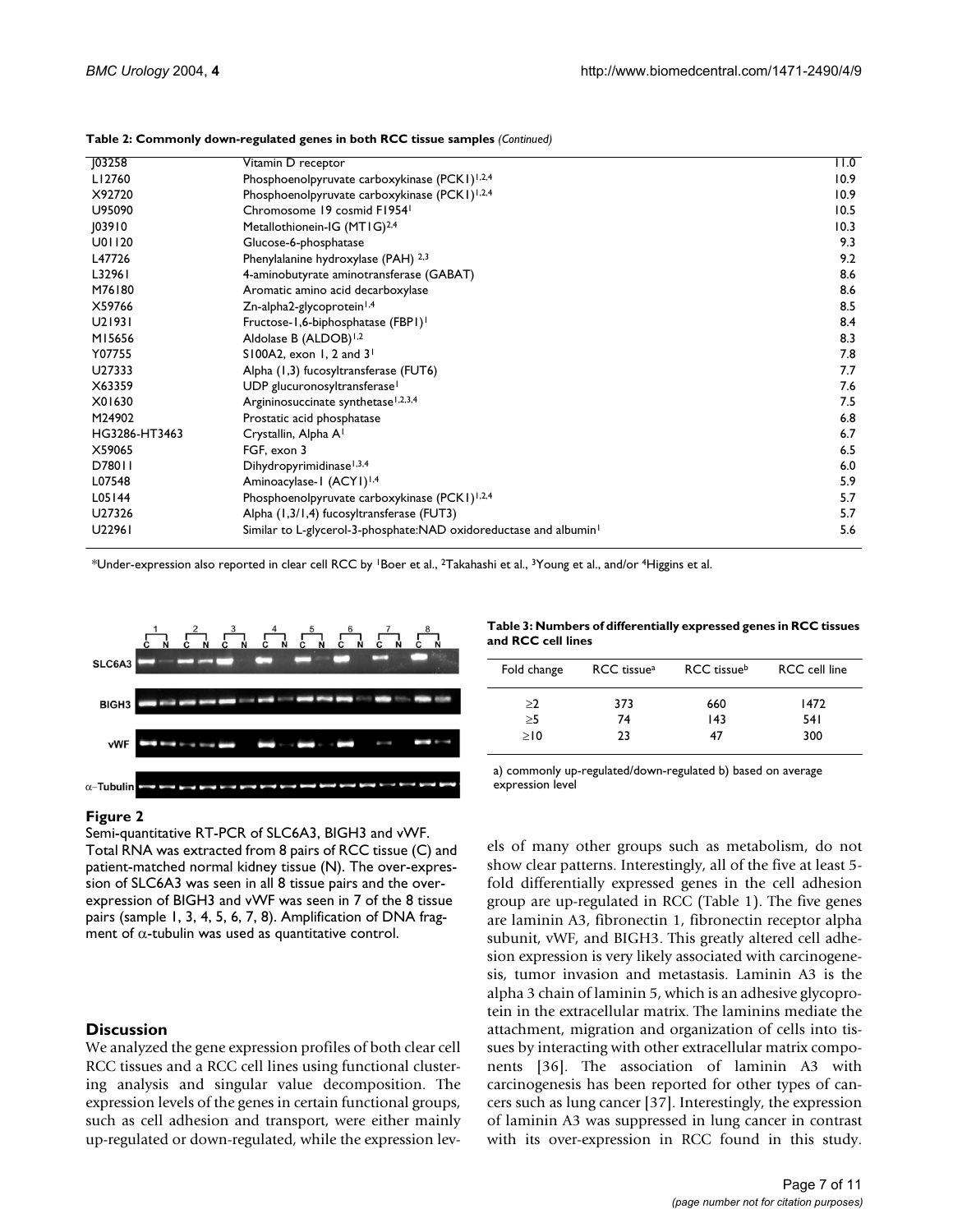<span id="page-7-0"></span>

# **Figure 3**

SVD projections of the five expression profiles based on 3,145 genes. The horizontal axis represents the first singular vector. The vertical axis is for the second singular vector. Normal tissue sample profiles are clustered together while RCC tissue sample profiles are grouped into a distinct group. The cell line profile is well separated from the tissue profiles.

Fibronectin 1 is another adhesive protein that binds to the external face of the plasma membrane and enables cells to interact with the extracellular matrix [38]. The cell-binding region of fibronectin 1 binds and releases integrin, a complex of proteins that span the plasma membrane. vWF is a plasma protein. It mediates platelet adhesion to

the injured vessel wall and carries and protects coagulation factor VIII. At the site of vascular damage, vWF binds immediately to exposed collagens, thereby facilitating the adhesion of platelets [39]. BIGH3 encodes a secreted adhesion molecule, which is believed to be involved in tumor progression by regulating integrin receptors [40].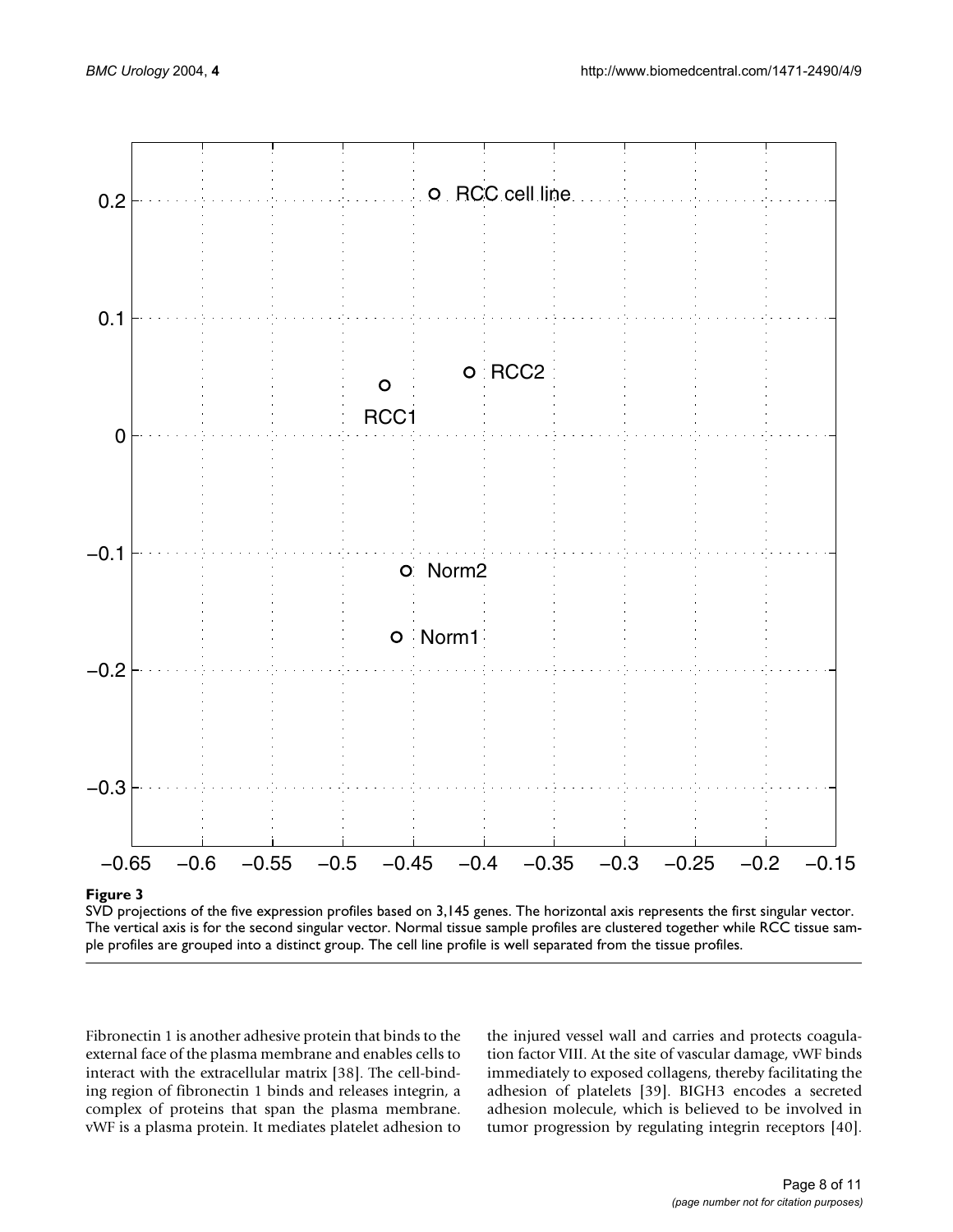The over-expression of fibronectin 1, fibronectin receptor alpha subunit, vWF, and BIGH3 have all been reported previously in RCC and/or other types of cancers [22- 24,26,41,42]. Like many other genes, the five genes are playing many different roles in biological processes. Laminin A3, fibronectin receptor alpha subunit, and BIGH3 are also associated with integrin receptor signaling. BIGH3 is also involved in cell growth and proliferation, while fibronectin 1 is also involved in cell motility and transduction in developmental processes. vWF plays roles in blood coagulation. The 27 remaining over-expressed genes are mainly associated with cell growth, metabolism, proliferation, and transduction in developmental processes.

Table [2](#page-5-1) shows the genes that are at least 5-fold down-regulated in RCC tissue. These include five of the six at least 5-fold differentially expressed genes involved in transport are found in the table. They include the renal Na/Pi cotransporter, Na/Cl electro-neutral thiazide-sensitive cotransporter, sodium/glucose cotransporter, liver fatty acid binding protein (FABP1), and lactoferrin (LTF). Notably, the cotransporters are all remarkably down-regulated. The renal Na/Pi-cotransporter is localized at the apical membrane of the proximal tubular cells [43]. It is believed to play an important role in the maintenance of phosphate homeostasis in the kidney. Reabsorption of phosphate in the kidney occurs predominately in the proximal tubule. This process is mediated mainly by Na+ dependent Na/Pi cotransporter in the brush border membrane and is regulated by a variety of hormones, including insulin-like growth factor. Na/Cl electro-neutral thiazidesensitive cotransporter is highly and specifically expressed in epithelial cells of distal convoluted tubule of the kidney [44]. It drives the movement of chloride across the membrane of epithelial cells and thus maintains to the chloride homeostasis. The sodium/glucose cotransporter is located in the early proximal convoluted tubule. It is involved in the reabsorption of D-glucose in the kidney [45]. The remarkable under-expression of the cotransporters clearly indicates that the disruption of electrolyte homeostasis maintained by ion transport systems is associated with RCC carcinogenesis. FABP1 is in a family of small, highly conserved, cytoplasmic proteins that bind long-chain fatty acids and other hydrophobic ligands. LTF is an important member of the transferrin family that plays an essential role in the transport of iron to all tissue cells. Since LTF is carried in the bloodstream, its level can be easily monitored, with the gene expression alteration of LTF having a greater potential to be used for early diagnosis of RCC.

The comparison of gene expression profiles in RCC tissues and the cell lines shows significant differences between the expression patterns of the two different types of samples. Three factors that might contribute to these differences include (1) the RCC cell lines were derived from metastatic RCC. Therefore, possibly more gene mutations were accumulated and thus more genes were differentially expressed; (2) the RCC cell lines are a pure population of cancer cells in contrast to the RCC tissue samples that contain many other different types of cells besides cancer cells. Thus the expression intensity of differentially expressed genes was magnified in the RCC cell lines; (3) the *in vitro* culture of the RCC cell lines may have introduced changes in the gene expression profile as compared with *in vivo* cancer cells in the RCC tissue samples. On the other hand, many important genes were consistently expressed in both types of samples, suggesting that some of the gene expression patterns in RCC tissues can be recognized through the study of the gene expression in RCC cell lines. In this study, all the genes associated with cell adhesion that were discussed above, laminin A3, fibronectin 1, fibronectin receptor alpha subunit, and BIGH3 except vWF were consistently up-regulated in the RCC cell lines. The expression intensity of vWF in the RCC cell lines was not significantly different from the background, thus vWF was not selected for the analysis of the cell line profile. We note that the up-regulation of vWF in RCC tissue samples has been reported [22-24]. The five genes involved in transport, renal Na/Pi cotransporter, Na/Cl electro-neutral thiazide-sensitive cotransporter, sodium/ glucose cotransporter, FABP1 and LTF are all remarkably down-regulated in the RCC cell lines, which is consistent with the results from the RCC tissue samples.

# **Conclusions**

This study has identified 74 gene expression alterations in clear cell RCC. The majority  $(\sim 64\%)$  of these alterations has been reported in RCC previously. Extensive annotation, clustering and analysis of a large number of genes based on the gene functional ontology revealed many interesting gene expression patterns in RCC. Most notably, genes involved in cell adhesion were up-regulated whereas genes involved in transport were down-regulated. The identified alterations of gene expression will likely give insight into RCC carcinogenesis and tumor progression. Our initial, detailed comparison of gene expression profiles in RCC tissue and cell lines revealed significant differences of gene expression patterns between the two types of samples.

# **Competing interest**

None declared.

# **Abbreviations**

RCC, cell renal cell carcinoma

RT-PCR, reverse transcription polymerase chain reaction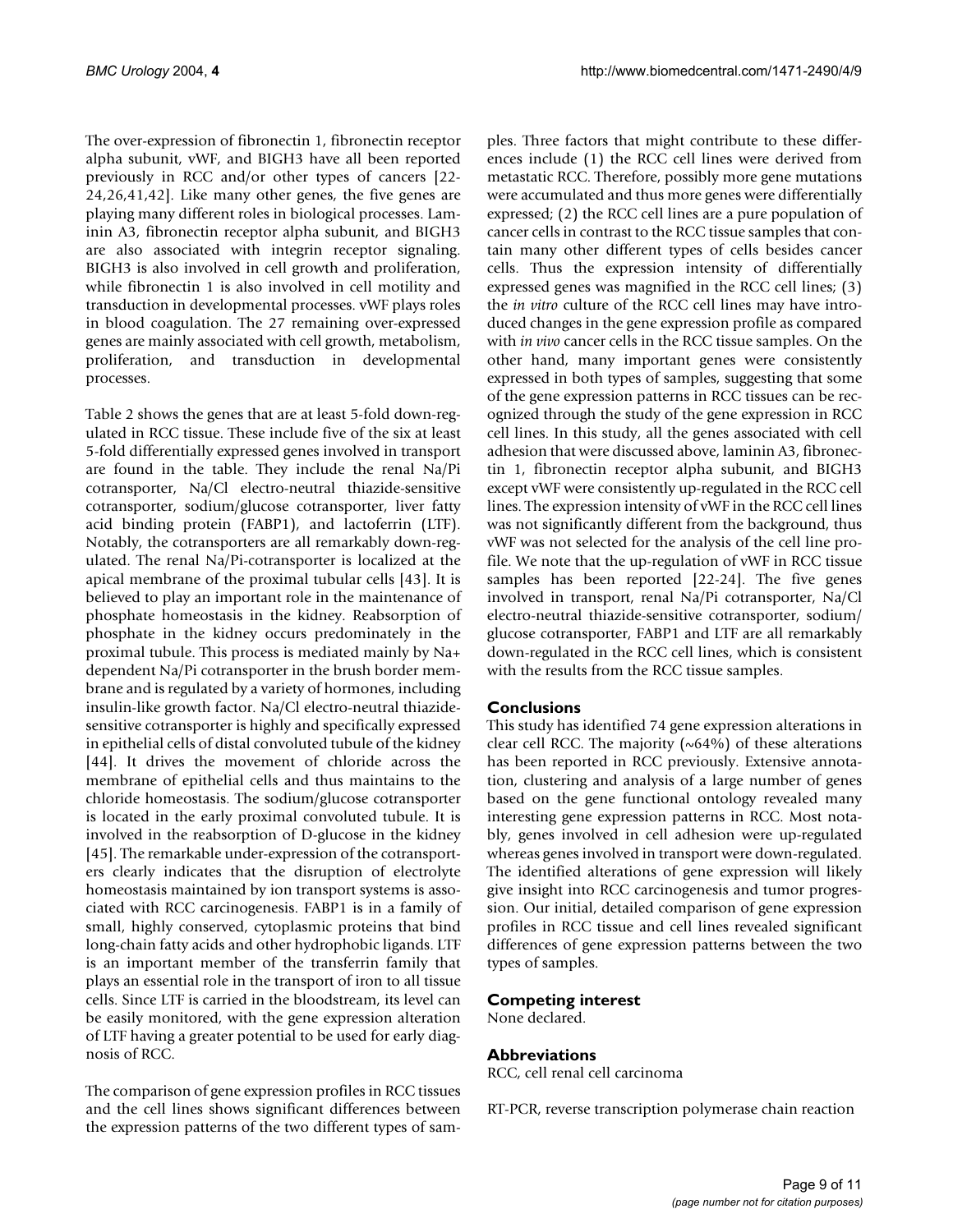SVD, singular value decomposition

SLC6A3, dopamine transporter

BIGH3, transforming growth factor-beta induced gene product

VWF, von Willebrand factor

FABP1, liver fatty acid binding protein

LTF, lactoferrin

# **Author contributions**

ST participated in the data analysis, conducted RT-PCR experiments and participated in the writing of all drafts and the final version of the manuscript. LL initiated the project, prepared tissue samples and provided gene chips and participated in the writing of drafts. ZD performed the SVD and functional clustering analysis and participated in the writing of drafts and the final version of the manuscript. PS isolated the total RNA. MS provided pathology review of all tissue samples. SD performed the microarray experiment. AN participated in the data interpretation. JH and AA helped with the use of GeneSpring software and critically reviewed the final version of the manuscript. JD directed the whole project and participated in the writing of all drafts and the final version of the manuscript.

#### **Acknowledgements**

The work was partly supported by grants to J. A. DiDonato from the National Institute of Health, Department of Defense, and the Wilson Foundation and a start-up grant to Z-H. Duan from The University of Akron and an National Institute of Health grant (CA 82858) to A. Almasan.

#### **References**

- Reuter VE, Presti JC: **[Contemporary approach to the classifica](http://www.ncbi.nlm.nih.gov/entrez/query.fcgi?cmd=Retrieve&db=PubMed&dopt=Abstract&list_uids=10768592)[tion of renal epithelial tumors.](http://www.ncbi.nlm.nih.gov/entrez/query.fcgi?cmd=Retrieve&db=PubMed&dopt=Abstract&list_uids=10768592)** *Semin Oncol* 2000, **27:**124-37.
- 2. Walsh PC, Retik AB, Vaughan ED, Wein AJ, Kavoussi LR, Novick AC, Partin AW, Peters CA: *Campbell's Urology* 8th edition. Philadelphia, London, New York, St. Louis, Sydney, Toronto: Saunders; 2003.
- 3. Amato RJ: **[Chemotherapy for renal cell carcinoma.](http://www.ncbi.nlm.nih.gov/entrez/query.fcgi?cmd=Retrieve&db=PubMed&dopt=Abstract&list_uids=10768596)** *Semin Oncol* 2000, **27:**177-86.
- 4. Russo P: **[Renal cell carcinoma: presentation, staging, and sur](http://www.ncbi.nlm.nih.gov/entrez/query.fcgi?cmd=Retrieve&db=PubMed&dopt=Abstract&list_uids=10768595)[gical treatment.](http://www.ncbi.nlm.nih.gov/entrez/query.fcgi?cmd=Retrieve&db=PubMed&dopt=Abstract&list_uids=10768595)** *Semin Oncol* 2000, **27:**160-176.
- 5. Fergany AF, Hafez KS, Novick AC: **[Long-term results of nephron](http://www.ncbi.nlm.nih.gov/entrez/query.fcgi?cmd=Retrieve&db=PubMed&dopt=Abstract&list_uids=10647650) [sparing surgery for localized renal cell carcinoma: 10-year](http://www.ncbi.nlm.nih.gov/entrez/query.fcgi?cmd=Retrieve&db=PubMed&dopt=Abstract&list_uids=10647650) [followup.](http://www.ncbi.nlm.nih.gov/entrez/query.fcgi?cmd=Retrieve&db=PubMed&dopt=Abstract&list_uids=10647650)** *J Urol* 2000, **163:**442-445.
- 6. Castilla EA, Liou LS, Abrahams NA, Fergany A, Rybicki LA, Myles J, Novick AC: **[Prognostic importance of the width of the resec](http://www.ncbi.nlm.nih.gov/entrez/query.fcgi?cmd=Retrieve&db=PubMed&dopt=Abstract&list_uids=10.1016/S0090-4295(02)01983-0)[tion margin after nephron-sparing surgery for renal cell](http://www.ncbi.nlm.nih.gov/entrez/query.fcgi?cmd=Retrieve&db=PubMed&dopt=Abstract&list_uids=10.1016/S0090-4295(02)01983-0) [carcinoma](http://www.ncbi.nlm.nih.gov/entrez/query.fcgi?cmd=Retrieve&db=PubMed&dopt=Abstract&list_uids=10.1016/S0090-4295(02)01983-0)[.](http://www.ncbi.nlm.nih.gov/entrez/query.fcgi?cmd=Retrieve&db=PubMed&dopt=Abstract&list_uids=12475656)** *Urology* 2002, **60:**993-997.
- 7. DeRisi J, Penland L, Brown PO, Bittner ML, Meltzer PS, Ray M, Chen Y, Su YA, Trent JM: **[Use of a cDNA microarray to analyse gene](http://www.ncbi.nlm.nih.gov/entrez/query.fcgi?cmd=Retrieve&db=PubMed&dopt=Abstract&list_uids=8944026) [expression patterns in human cancer.](http://www.ncbi.nlm.nih.gov/entrez/query.fcgi?cmd=Retrieve&db=PubMed&dopt=Abstract&list_uids=8944026)** *Nat Genet* 1996, **14:**457-60.
- 8. Lockhart DJ, Dong H, Byrne MC, Follettie MT, Gallo MV, Chee MS, Mittmann M, Wang C, Kobayashi M, Horton H, Brown EL: **[Expres](http://www.ncbi.nlm.nih.gov/entrez/query.fcgi?cmd=Retrieve&db=PubMed&dopt=Abstract&list_uids=9634850)[sion monitoring by hybridization to high-density oligonucle](http://www.ncbi.nlm.nih.gov/entrez/query.fcgi?cmd=Retrieve&db=PubMed&dopt=Abstract&list_uids=9634850)[otide arrays.](http://www.ncbi.nlm.nih.gov/entrez/query.fcgi?cmd=Retrieve&db=PubMed&dopt=Abstract&list_uids=9634850)** *Nat Biotechnol* 1996, **14:**1675-80.
- 9. Schena M, Shalon D, Heller R, Chai A, Brown PO, Davis RW: **[Paral](http://www.ncbi.nlm.nih.gov/entrez/query.fcgi?cmd=Retrieve&db=PubMed&dopt=Abstract&list_uids=10.1073/pnas.93.20.10614)[lel human genome analysis: microarray-based expression](http://www.ncbi.nlm.nih.gov/entrez/query.fcgi?cmd=Retrieve&db=PubMed&dopt=Abstract&list_uids=10.1073/pnas.93.20.10614) [monitoring of 1000 genes](http://www.ncbi.nlm.nih.gov/entrez/query.fcgi?cmd=Retrieve&db=PubMed&dopt=Abstract&list_uids=10.1073/pnas.93.20.10614)[.](http://www.ncbi.nlm.nih.gov/entrez/query.fcgi?cmd=Retrieve&db=PubMed&dopt=Abstract&list_uids=8855227)** *Proc Natl Acad Sci* 1996, **93:**10614-9.
- 10. Heller RA, Schena M, Chai A, Shalon D, Bedilion T, Gilmore J, Woolley DE, Davis RW: **[Discovery and analysis of inflammatory dis](http://www.ncbi.nlm.nih.gov/entrez/query.fcgi?cmd=Retrieve&db=PubMed&dopt=Abstract&list_uids=10.1073/pnas.94.6.2150)[ease-related genes using cDNA microarrays](http://www.ncbi.nlm.nih.gov/entrez/query.fcgi?cmd=Retrieve&db=PubMed&dopt=Abstract&list_uids=10.1073/pnas.94.6.2150)[.](http://www.ncbi.nlm.nih.gov/entrez/query.fcgi?cmd=Retrieve&db=PubMed&dopt=Abstract&list_uids=9122163)** *Proc Natl Acad Sci* 1997, **94:**2150-2155.
- 11. Golub TR, Slonim DK, Tamayo P, Huard C, Gaasenbeek M, Mesirov JP, Coller H, Loh ML, Downing JR, Caligiuri MA, Bloomfield CD, Lander ES: **[Molecular classification of cancer: class discovery](http://www.ncbi.nlm.nih.gov/entrez/query.fcgi?cmd=Retrieve&db=PubMed&dopt=Abstract&list_uids=10.1126/science.286.5439.531) [and class prediction by gene expression monitoring](http://www.ncbi.nlm.nih.gov/entrez/query.fcgi?cmd=Retrieve&db=PubMed&dopt=Abstract&list_uids=10.1126/science.286.5439.531)[.](http://www.ncbi.nlm.nih.gov/entrez/query.fcgi?cmd=Retrieve&db=PubMed&dopt=Abstract&list_uids=10521349)** *Science* 1999, **286:**531-537.
- 12. Ross DT, Scherf U, Eisen MB, Perou CM, Rees C, Spellman P, Iyer V, Jeffrey SS, Van de Rijn M, Waltham M, Pergamenschikov A, Lee JC, Lashkari D, Shalon D, Myers TG, Weinstein JN, Botstein D, Brown PO: **[Systematic variation in gene expression patterns in](http://www.ncbi.nlm.nih.gov/entrez/query.fcgi?cmd=Retrieve&db=PubMed&dopt=Abstract&list_uids=10.1038/73432) [human cancer cell lines](http://www.ncbi.nlm.nih.gov/entrez/query.fcgi?cmd=Retrieve&db=PubMed&dopt=Abstract&list_uids=10.1038/73432)[.](http://www.ncbi.nlm.nih.gov/entrez/query.fcgi?cmd=Retrieve&db=PubMed&dopt=Abstract&list_uids=10700174)** *Nat Genet* 2000, **24:**227-235.
- 13. King HC, Sinha AA: **[Gene expression profile analysis by DNA](http://www.ncbi.nlm.nih.gov/entrez/query.fcgi?cmd=Retrieve&db=PubMed&dopt=Abstract&list_uids=10.1001/jama.286.18.2280) [microarrays: promise and pitfalls](http://www.ncbi.nlm.nih.gov/entrez/query.fcgi?cmd=Retrieve&db=PubMed&dopt=Abstract&list_uids=10.1001/jama.286.18.2280)[.](http://www.ncbi.nlm.nih.gov/entrez/query.fcgi?cmd=Retrieve&db=PubMed&dopt=Abstract&list_uids=11710894)** *JAMA* 2001, **286:**2280-2288.
- 14. Xu J, Stolk JA, Zhang X, Silva SJ, Houghton RL, Matsumura M, Vedvick TS, Leslie KB, Badaro R, Reed SG: **[Identification of differentially](http://www.ncbi.nlm.nih.gov/entrez/query.fcgi?cmd=Retrieve&db=PubMed&dopt=Abstract&list_uids=10749139) [expressed genes in human prostate cancer using subtraction](http://www.ncbi.nlm.nih.gov/entrez/query.fcgi?cmd=Retrieve&db=PubMed&dopt=Abstract&list_uids=10749139) [and microarray.](http://www.ncbi.nlm.nih.gov/entrez/query.fcgi?cmd=Retrieve&db=PubMed&dopt=Abstract&list_uids=10749139)** *Cancer Res* 2000, **60:**1677-1682.
- 15. Belov L, de la Vega O, dos Remedios CG, Mulligan SP, Christopherson RI: **[Immunophenotyping of leukemias using a cluster of dif](http://www.ncbi.nlm.nih.gov/entrez/query.fcgi?cmd=Retrieve&db=PubMed&dopt=Abstract&list_uids=11389079)[ferentiation antibody microarray.](http://www.ncbi.nlm.nih.gov/entrez/query.fcgi?cmd=Retrieve&db=PubMed&dopt=Abstract&list_uids=11389079)** *Cancer Res* 2001, **61:**4483-4489.
- 16. Brenton JD, Aparicio SA, Caldas C: **[Molecular profiling of breast](http://www.ncbi.nlm.nih.gov/entrez/query.fcgi?cmd=Retrieve&db=PubMed&dopt=Abstract&list_uids=10.1186/bcr274) [cancer: portraits but not physiognomy](http://www.ncbi.nlm.nih.gov/entrez/query.fcgi?cmd=Retrieve&db=PubMed&dopt=Abstract&list_uids=10.1186/bcr274)[.](http://www.ncbi.nlm.nih.gov/entrez/query.fcgi?cmd=Retrieve&db=PubMed&dopt=Abstract&list_uids=11250749)** *Breast Cancer Res* 2001, **3:**77-80.
- 17. Li S, Ross DT, Kadin ME, Brown PO, Wasik MA: **[Comparative](http://www.ncbi.nlm.nih.gov/entrez/query.fcgi?cmd=Retrieve&db=PubMed&dopt=Abstract&list_uids=11290540) [genome-scale analysis of gene expression profiles in T cell](http://www.ncbi.nlm.nih.gov/entrez/query.fcgi?cmd=Retrieve&db=PubMed&dopt=Abstract&list_uids=11290540) lymphoma cells during malignant progression using a com[plementary DNA microarray.](http://www.ncbi.nlm.nih.gov/entrez/query.fcgi?cmd=Retrieve&db=PubMed&dopt=Abstract&list_uids=11290540)** *Am J Pathol* 2001, **158:**1231-1237.
- 18. Takemasa I, Higuchi H, Yamamoto H, Sekimoto M, Tomita N, Nakamori S, Matoba R, Monden M, Matsubara K: **[Construction of](http://www.ncbi.nlm.nih.gov/entrez/query.fcgi?cmd=Retrieve&db=PubMed&dopt=Abstract&list_uids=10.1006/bbrc.2001.5277) [preferential cDNA microarray specialized for human color](http://www.ncbi.nlm.nih.gov/entrez/query.fcgi?cmd=Retrieve&db=PubMed&dopt=Abstract&list_uids=10.1006/bbrc.2001.5277)[ectal carcinoma: molecular sketch of colorectal cancer](http://www.ncbi.nlm.nih.gov/entrez/query.fcgi?cmd=Retrieve&db=PubMed&dopt=Abstract&list_uids=10.1006/bbrc.2001.5277)[.](http://www.ncbi.nlm.nih.gov/entrez/query.fcgi?cmd=Retrieve&db=PubMed&dopt=Abstract&list_uids=11478790)** *Biochem Biophys Res Commun* 2001, **285:**1244-1249.
- Suzuki H, Gabrielson E, Chen W, Anbazhagan R, van Engeland M, Weijenberg MP, Herman JG, Baylin SB: **[A genomic screen for](http://www.ncbi.nlm.nih.gov/entrez/query.fcgi?cmd=Retrieve&db=PubMed&dopt=Abstract&list_uids=10.1038/ng892) [genes upregulated by demethylation and histone deacety](http://www.ncbi.nlm.nih.gov/entrez/query.fcgi?cmd=Retrieve&db=PubMed&dopt=Abstract&list_uids=10.1038/ng892)[lase inhibition in human colorectal cancer](http://www.ncbi.nlm.nih.gov/entrez/query.fcgi?cmd=Retrieve&db=PubMed&dopt=Abstract&list_uids=10.1038/ng892)[.](http://www.ncbi.nlm.nih.gov/entrez/query.fcgi?cmd=Retrieve&db=PubMed&dopt=Abstract&list_uids=11992124)** *Nat Genet* 2002, **31:**141-149.
- 20. Ramaswamy S, Ross KN, Lander ES, Golub TR: **[A molecular signa](http://www.ncbi.nlm.nih.gov/entrez/query.fcgi?cmd=Retrieve&db=PubMed&dopt=Abstract&list_uids=10.1038/ng1060)[ture of metastasis in primary solid tumors](http://www.ncbi.nlm.nih.gov/entrez/query.fcgi?cmd=Retrieve&db=PubMed&dopt=Abstract&list_uids=10.1038/ng1060)[.](http://www.ncbi.nlm.nih.gov/entrez/query.fcgi?cmd=Retrieve&db=PubMed&dopt=Abstract&list_uids=12469122)** *Nat Genet* 2003, **33:**49-54.
- 21. Moch H, Schraml P, Bubendorf L, Mirlacher M, Kononen J, Gasser TH, Mihatsch MJ, Kallioniemi OP, Sauter G: **Identification of Potential Prognostic Parameters for Renal Cell Carcinoma by Tissue Microarray Analysis and cDNA Microarrays Screening.** *Verh Dtsch Ges Path* 1999, **83:**225-232.
- 22. Boer JM, Huber WK, Sültmann H, Wilmer F, von Heydebreck A, Haas S, Korn B, Gunawan B, Vente A, Füzesi L, Vingron M, Poustka A: **Identification and Classification of Differentially Expressed [Genes in Renal Cell Carcinoma by Expression Profiling on a](http://www.ncbi.nlm.nih.gov/entrez/query.fcgi?cmd=Retrieve&db=PubMed&dopt=Abstract&list_uids=11691851) [Global Human 31,500-Element cDNA Array.](http://www.ncbi.nlm.nih.gov/entrez/query.fcgi?cmd=Retrieve&db=PubMed&dopt=Abstract&list_uids=11691851)** *Genome Research* 2001, **11:**1861-1870.
- 23. Takahashi M, Rhodes DR, Furge KA, Kanayama HO, Kagawa S, Haab BB: **[Gene expression profiling of clear cell renal cell carci](http://www.ncbi.nlm.nih.gov/entrez/query.fcgi?cmd=Retrieve&db=PubMed&dopt=Abstract&list_uids=10.1073/pnas.171209998)[noma: Gene identification and prognostic classification](http://www.ncbi.nlm.nih.gov/entrez/query.fcgi?cmd=Retrieve&db=PubMed&dopt=Abstract&list_uids=10.1073/pnas.171209998)[.](http://www.ncbi.nlm.nih.gov/entrez/query.fcgi?cmd=Retrieve&db=PubMed&dopt=Abstract&list_uids=11493696)** *Proc Natl Acad Sci* 2001, **98:**9754-9759.
- 24. Young AN, Amin MB, Moreno CS, Lim SD, Cohen C, Petros JA, Marshall FF, Neish AS: **[Expression Profiling of Renal Epithelial Neo](http://www.ncbi.nlm.nih.gov/entrez/query.fcgi?cmd=Retrieve&db=PubMed&dopt=Abstract&list_uids=11337362)[plasms: A Method for Tumor Classification and Discovery of](http://www.ncbi.nlm.nih.gov/entrez/query.fcgi?cmd=Retrieve&db=PubMed&dopt=Abstract&list_uids=11337362) [Diagnostic Molecular Markers.](http://www.ncbi.nlm.nih.gov/entrez/query.fcgi?cmd=Retrieve&db=PubMed&dopt=Abstract&list_uids=11337362)** *American Journal of Pathology* 2001, **158:**1639-1651.
- 25. Zhou M, Rubin MA: **[Molecular Markers for renal cell carci](http://www.ncbi.nlm.nih.gov/entrez/query.fcgi?cmd=Retrieve&db=PubMed&dopt=Abstract&list_uids=11354537)[noma: Impact on diagnosis and treatment.](http://www.ncbi.nlm.nih.gov/entrez/query.fcgi?cmd=Retrieve&db=PubMed&dopt=Abstract&list_uids=11354537)** *Seminars in Urologic Oncology* 2001, **19:**80-87.
- Higgins JPT, Shinghal R, Gill H, Reese JH, Terris M, Cohen RJ, Fero M, Pollack JR, Van de Rijn M, Brooks JD: **[Gene Expression Patterns](http://www.ncbi.nlm.nih.gov/entrez/query.fcgi?cmd=Retrieve&db=PubMed&dopt=Abstract&list_uids=12598325) [in Renal Cell Carcinoma Assessed by Complementary DNA](http://www.ncbi.nlm.nih.gov/entrez/query.fcgi?cmd=Retrieve&db=PubMed&dopt=Abstract&list_uids=12598325) [Microarray.](http://www.ncbi.nlm.nih.gov/entrez/query.fcgi?cmd=Retrieve&db=PubMed&dopt=Abstract&list_uids=12598325)** *Am J Pathol* 2003, **162:**925-932.
- 27. Ebert T, Bander NH, Finstad CL, Ramsawak RD, Old LJ: **[Establish](http://www.ncbi.nlm.nih.gov/entrez/query.fcgi?cmd=Retrieve&db=PubMed&dopt=Abstract&list_uids=2386958)[ment and characterization of human renal cancer and nor](http://www.ncbi.nlm.nih.gov/entrez/query.fcgi?cmd=Retrieve&db=PubMed&dopt=Abstract&list_uids=2386958)[mal kidney cell lines.](http://www.ncbi.nlm.nih.gov/entrez/query.fcgi?cmd=Retrieve&db=PubMed&dopt=Abstract&list_uids=2386958)** *Cancer Res* 1990, **50:**5531-5536.